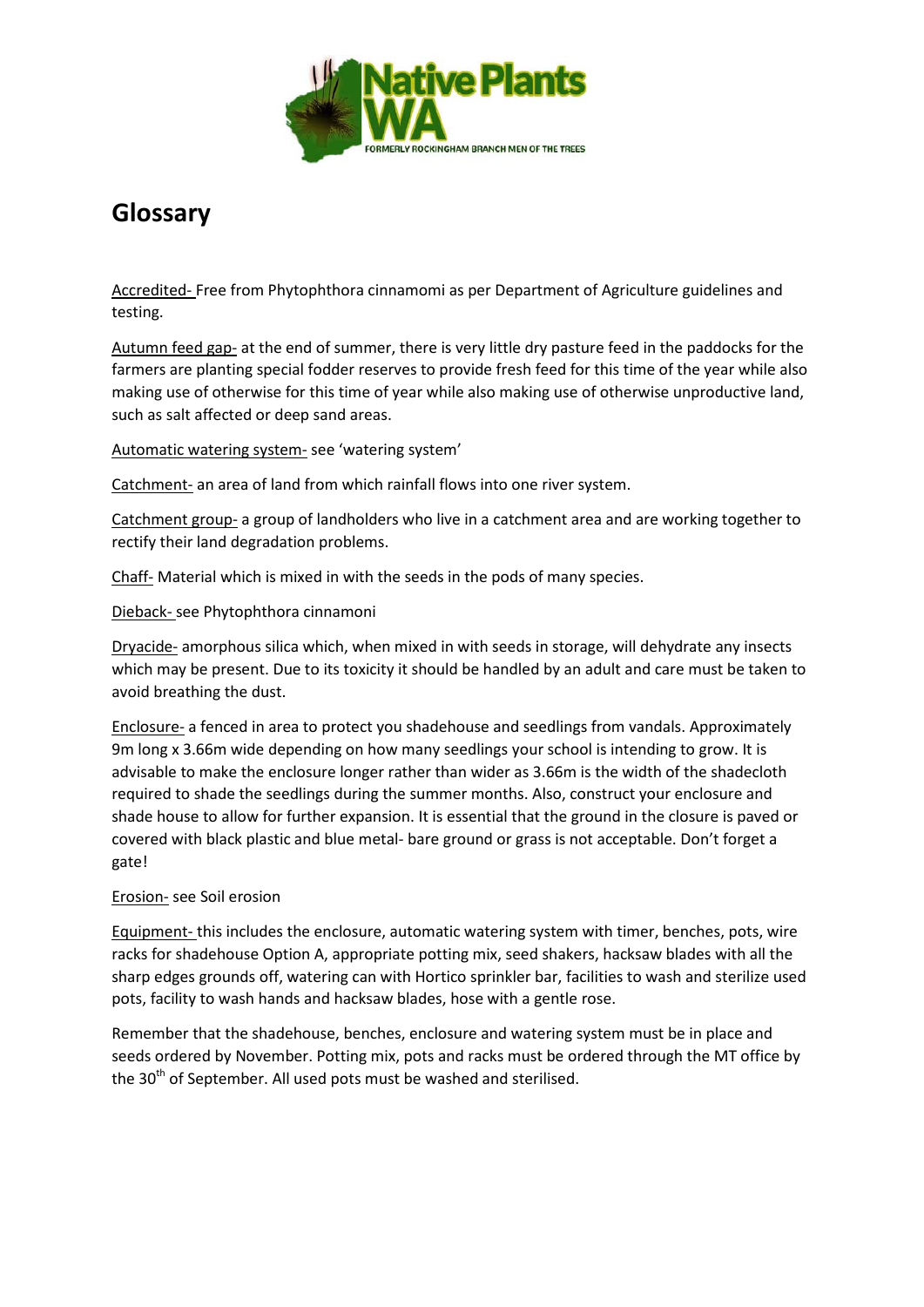

Fodder- Many farmers are now planting fodder reserves to help bridge the autumn feed-gap. This could include the planting of tagasaste on deep sands to stabilise an area prone to wind erosion or the planting salt-tolerant shrubs and grasses on salt affected sites. There is a wide range of fodder available from trees and shrubs and research continues in this area.

## Fodder reserve- see fodder

Fungicide- fungicides are available under many trade names. At the time of writing, Mott is using Fongarid for the initial treatment of the newly sewn seeds. Some fungicides kill any pathogens which may be in the potting mix to prevent damping off, others will treat Fungi on the leaves and stems. They are best handled by an adult wearing rubber gloves and a mask and with regard for the safety instructions on the pack. At the time of printing, research into fungal control with native seedlings is proceeding. We will inform all MTP participants of our findings as soon as they come to hand.

Fungal disease- can occur in many forms, it is best to keep an eye out for any diseases and treat them as they occur using recommended products. The main causes of fungal disease is watering too late in the day once the weather turns cooler, keeping the seedlings too damp, Shaded or crowded and allowing seedlings to dry out.

Germination- is when you see the first signs of life in your pots. It is vital not to let the pot's surfaces dry out in this time. The time between seedling and germination varies from species to species. A general guide is given in the text under various geniuses, i.e. Acacia, Eucalyptus…

Ground ripping- see ripping

Groundwater salinity- see salt

Groundwater- water moving through and stored in subsurface soil layers.

Groundwater table- (see also Salinity Control) originally, with the native vegetation cover, the groundwater table was kept down below the earth's surface due to transpiration (the process whereby trees take up moisture and nutrients from the soil, acting as giant water pumps).

After clearing, the groundwater was not being taken up by vegetation, so the groundwater table began to rise, bringing stored salts to the surface in solution. The moisture evaporated, leaving salts on the soil surface.

Hardening off- Take your shade cloth off on a cool day in March. This helps to get the seedlings accustomed to strong sunlight and shade cloth also helps prevent some fungal diseases which can occur in cool moist conditions.

Hortico sprinkler bar- Delivers a fine, gentle sprinkler of water. It is recommended for use after seed has been sown to drench them with fungicide.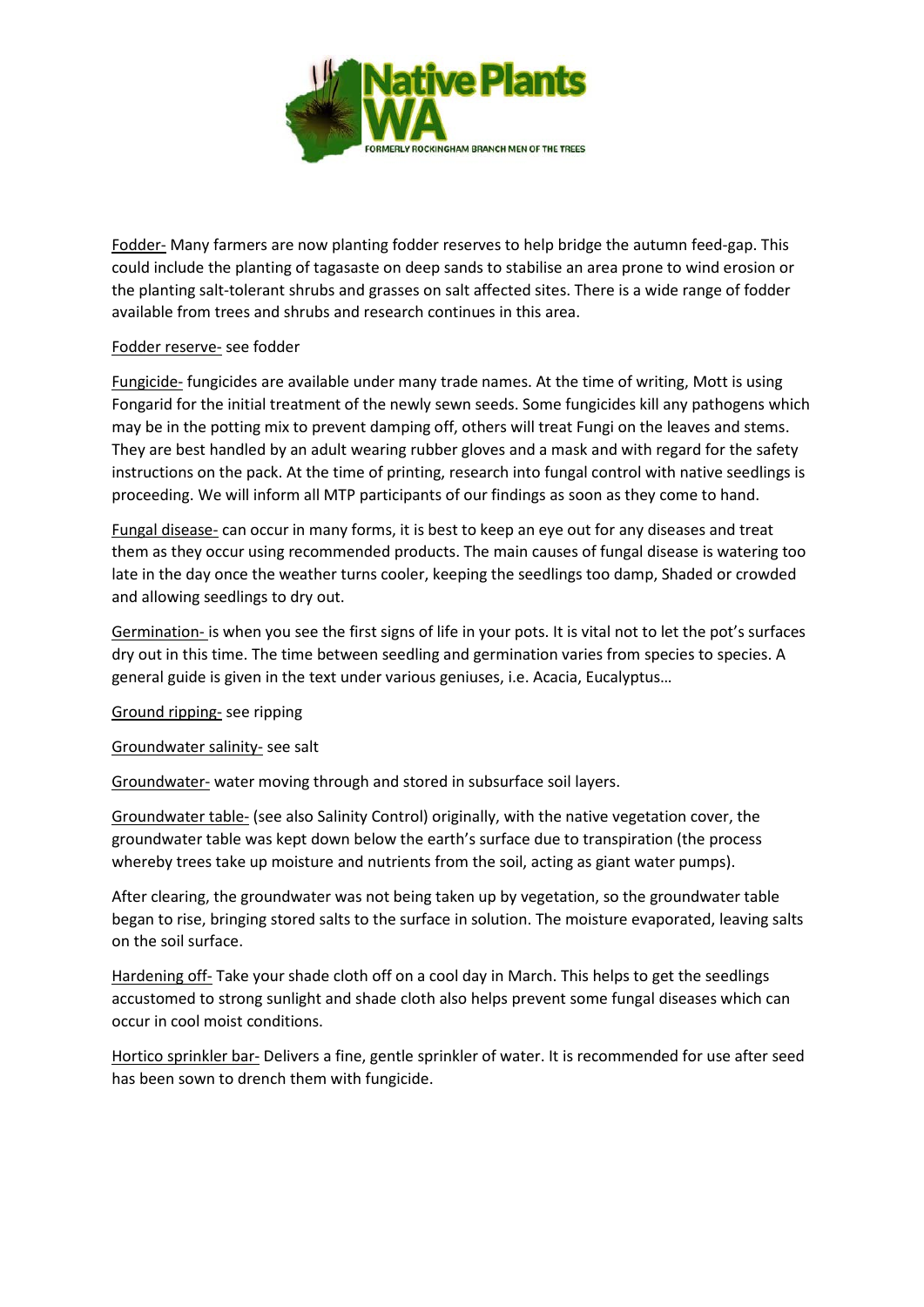

Hygiene- it is vital to adopt good hygiene practises, which are designed to reduce and eliminate the spread of dieback (Phytophthora cinnamon). Basic hygiene measure are always:

- (a) Washing hands before handling potting mix, tools and seedlings.
- (b) Washing and sterilising pots and racks before reuse.
- (c) Using only accredited (pasteurized and/or fumigated) potting mix.
- (d) Never placing seedlings, hose roses or any propagation equipment on the ground.

LCD- A Land Conservation District is an area represented by a group of people, mostly farmers, who want to do something about the land degradation in their area, not necessarily belonging to the same catchment. There are over 100 in Western Australia alone.

LCDC- Land Conservation District Committee. A committee with representatives from the district working together towards solving their common problems. Members may be anyone from the community including farmers, local councillors, government officials and local business people.

Micro sprays- these sprayers deliver tiny droplets of water to the seedlings. A fine mist is easily blown away by the winds, and large droplets of water tend to splash seeds and potting mix out of the pots.

Middle storey species- usually up to 4 or 5 metres tall and as bushy as possible.

Multipurpose planting- It is advisable to pan your plantings to be as multifunctional as possible. For example, a planting may function as a windbreak and wildlife corridor, while also using water in recharge areas and doubling as timber belts or for Eucalyptus oil production. Plantings should always be to a whole farm and/or catchment plan wherever possible and be implemented along with appropriate bank and laneway designs.

Overseed- putting more seeds in each pot than you will possibly need, it is better to overseed than having to depend on each and every seed germinating- you could end up short on the number of seedlings you require.

Pathogens- disease causing agents e.g. fungus, bacteria, virus.

Planting times- it is best to organise your planting to coincide with the beginning of the winter rains. Our aim is Arbore Day (usually the Friday to West Week in June) but we do realise that it can be difficult to co-ordinate. The main criteria are that the site has been prepared, there has been some rain and plenty of rain still expected.

Pots- We recommend the use of the 50mm square, 125mm deep air pruning pots available through the Men of the Trees if ordered by the  $30<sup>th</sup>$  of September. These pots not only give a good deep root system, but also prevent the seedlings from becoming root bound while in the pots, thus ensuring them a good start in our semi-arid conditions.

Potting mix- Men of the Trees (MOTT) has spent many years developing a suitable potting mix for propagating a wide range of native species. We recommend you use the Mott mix which is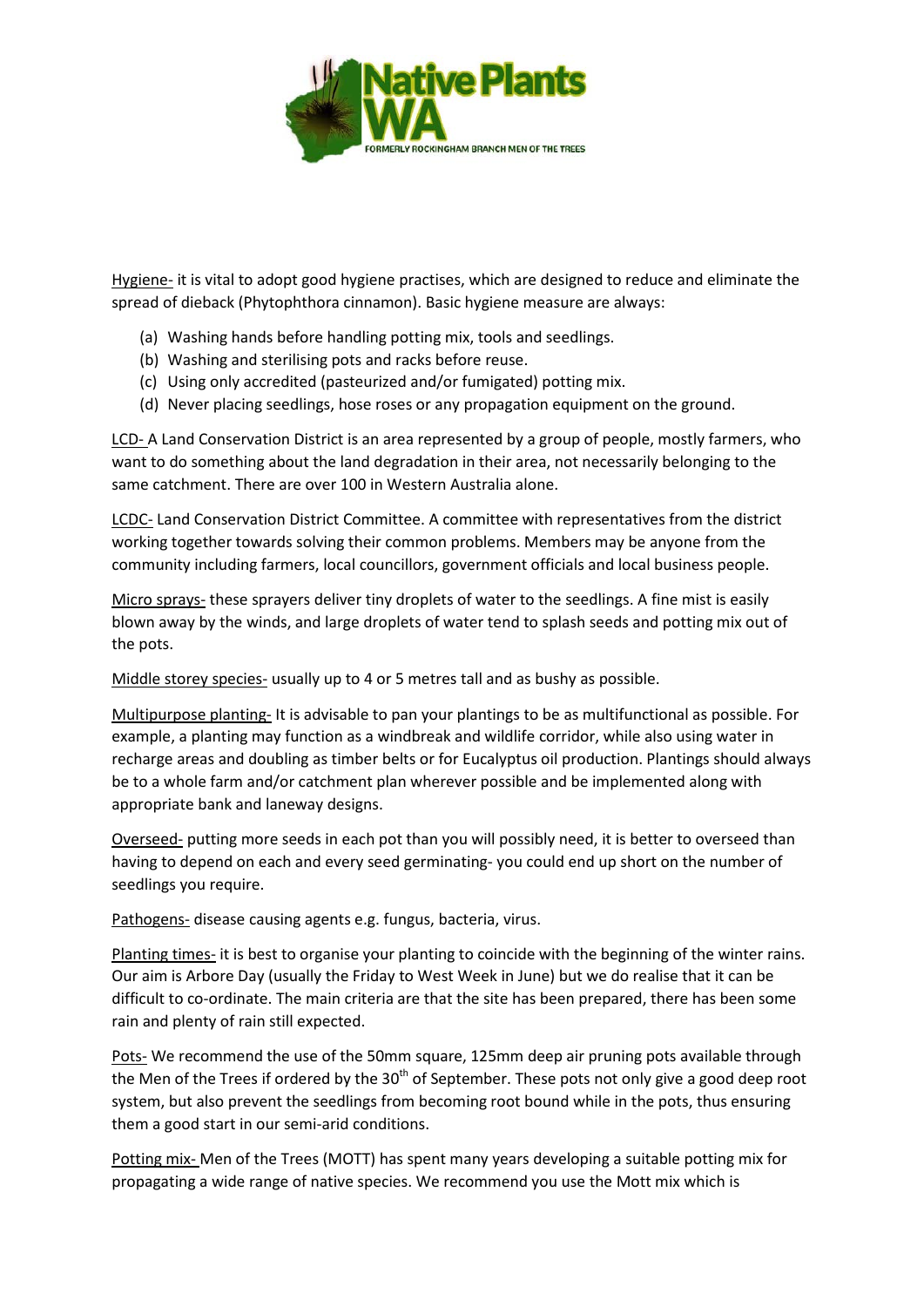

accredited. If problems occur at any time, the uniformity of the mix throughout the Million Trees Project can speed up finding solutions! Cost- \$5 per bag, including appropriate slow release fertiliser. One bag will fill 100 of the pots available through MOTT> Please place orders by the 30<sup>th</sup> of September with MTP office.

Phythophthors cinnamomi- a soil or water-borne fugal disease which attacks the root systems of many species. Commonly known in Western Australia as Jarrah Dieback, because forestry and tourism have spread it throughout our Eucalyptus marginata forests, killing thousands of trees.

Pricking out- transporting seedlings. See the chapter on pricking in this handbook for full instructions.

Productive species- can be anything from fodder plants, to plants whose foliage is used for dyes or floral arrangements. They can be fruit and nut bearing species or species planted for timber or bee forage. There is an endless range of uses for trees and shrubs- sometimes the whole plant must be sacrificed, sometimes parts of the plant can be "harvested" for profit, leaving the plant to produce again the following year. There needs to be more research into the subject, many are taking this on board at the moment. It is essential however, to ensure the species you choose are not only very diverse, but also suit the soil typed and climate conditions of the planting site.

Recharge area- is any elevated area where excess of rainwater enters the subsurface landscape due to over clearing of vegetation. This water is discharged into low-lying areas which can cause groundwater to rise, usually leading to salt problems.

Remnant bush- areas of native bush still remaining after many years of clearing. Areas of remnant bush have usually been grazed over the years and therefore are not always a representation of the original vegetation. Many farmers and LCDCs are now protecting their remaining bush, and very often are replanting understorey species as well as linking up areas of remnants to allow for the movement of wildlife (wildlife corridor).

Ripping-involves pulling a deep wedge through the soil to shatter the subsurface soil, providing the young root system with plenty of fissures to follow, enabling them to find water and take hold. Ripping should be carried out in the summer when the ground is dry. The optimum depth is to one metre. The more depth, the faster the seedlings will grow and the better they will survive. When ripping it is important to avoid bringing the subsoil to the surface. See Preparation.

Saline- high in salt content.

Salt- Every month, an area the size of Rottnest Island becomes too salty to farm. Salt are deposited with the rainfall and are also stored deep in the soil profile due to geological history. There is between 1000 and 2000 tonnes beneath each hectare of land in WA (a hectare is about a football oval).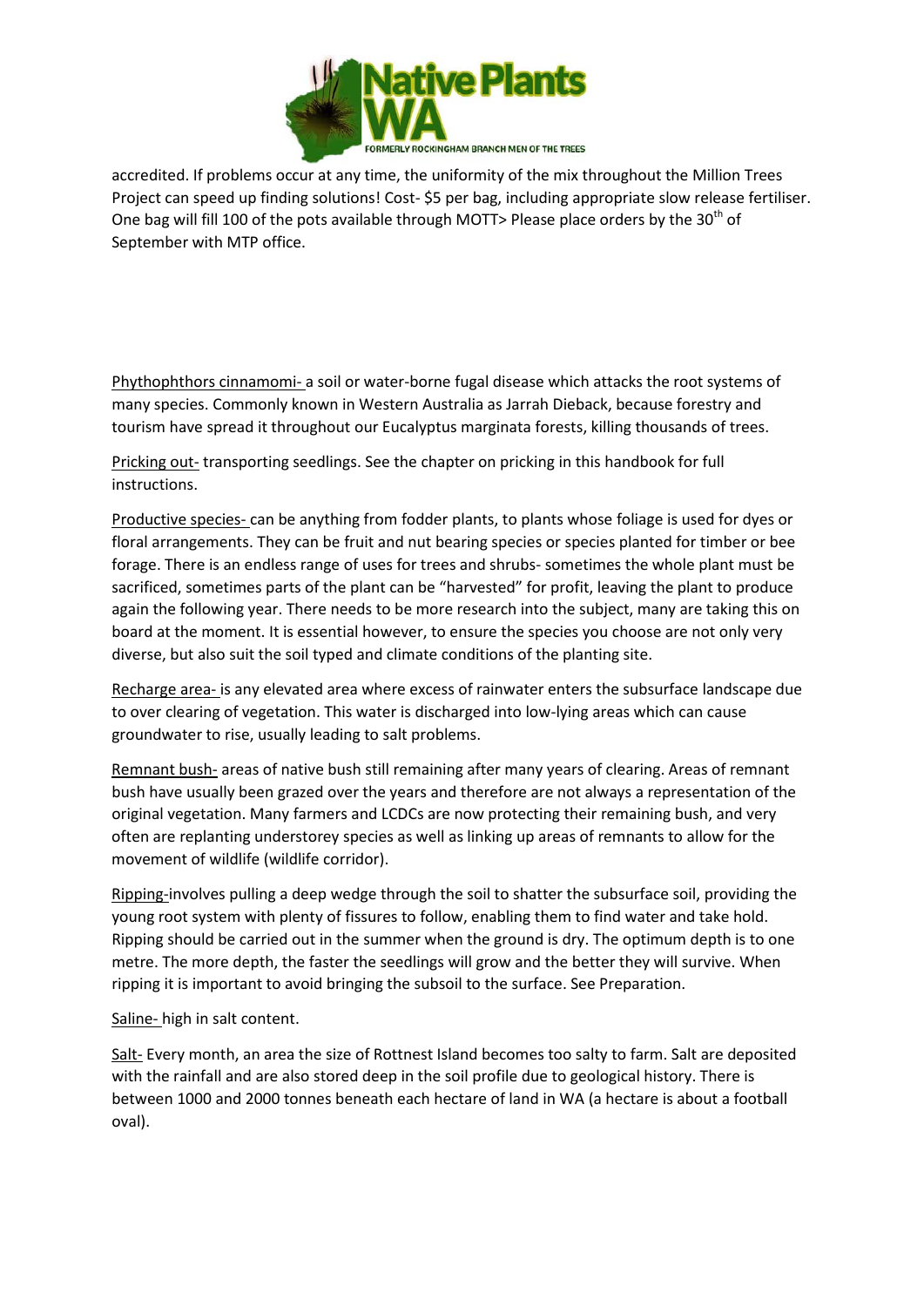

With the extensive clearing of the native vegetation, the groundwater table began to rise bringing the salt closer to the surface. Evaporation removes the moisture from the soil, leaving behind the salts.

Salt Scald- is where the soil surface has become too saline to support much vegetation. The first signs are the appearance of barley grass which is an indicator of an excess of water. Once the topsoil become very salty, the barley grass gives way to dare patches of ground which can have a fine white crust or be quite black and smelly.

Often certain salt tolerate species will survive if the area is fenced off to protect the seedlings from animals. It is best to delay fencing until the full extent of the problem is known from drilling surveys so the fence will not have to be shifted.

Salinity control- is essentially using up water higher in the landscape to prevent discharge in the lower parts of the landscape.

When planting close to a salty area, it is advisable to install groundwater monitoring bores to check on the salinity of the groundwater before choosing the planting site or species. Usually an area of visible salt will be fenced off; these bores help to find the ideal spot to locate the fence.

Another method is to plant the scalded area with variety of saltbushes and salt tolerant grasses. This gives a vegetative cover providing a mulching effect, which prevents the accumulation of salt in the topsoil.

Saltbush- there is a wide variety of saltbushes which grow on severely salt-affected ground where most other species will not grow. Most of these can also be used as fodder provided there is sufficient fresh water for the animals.

Seeding- Each species will need to be seed by a different date as they all grow at different rates. It will be necessary to sow several species just before the school holidays and some immediately when school starts again. A general guide is given along with the species selection chart. If you are growing species not on our list, please do not hesitate to call the Men of the Trees' Nursery (09) 250 1888 and ask for help.

Seeds-It is vital to know the purpose of the planting so that seeds of the appropriate species can be acquired in plenty of time – remember that quite a few species must be seeded before the summer holidays. For some plantings, such as wildlife corridors, it may suit the rural participant to collect local seeds and pass them on their urban school. In some cases, the urban students may be able to participate in the seed collecting too. Otherwise, it is the responsibility of the group to liaise regarding species required and the acquisition of the seeds. Seeds are not available from Men of the Trees.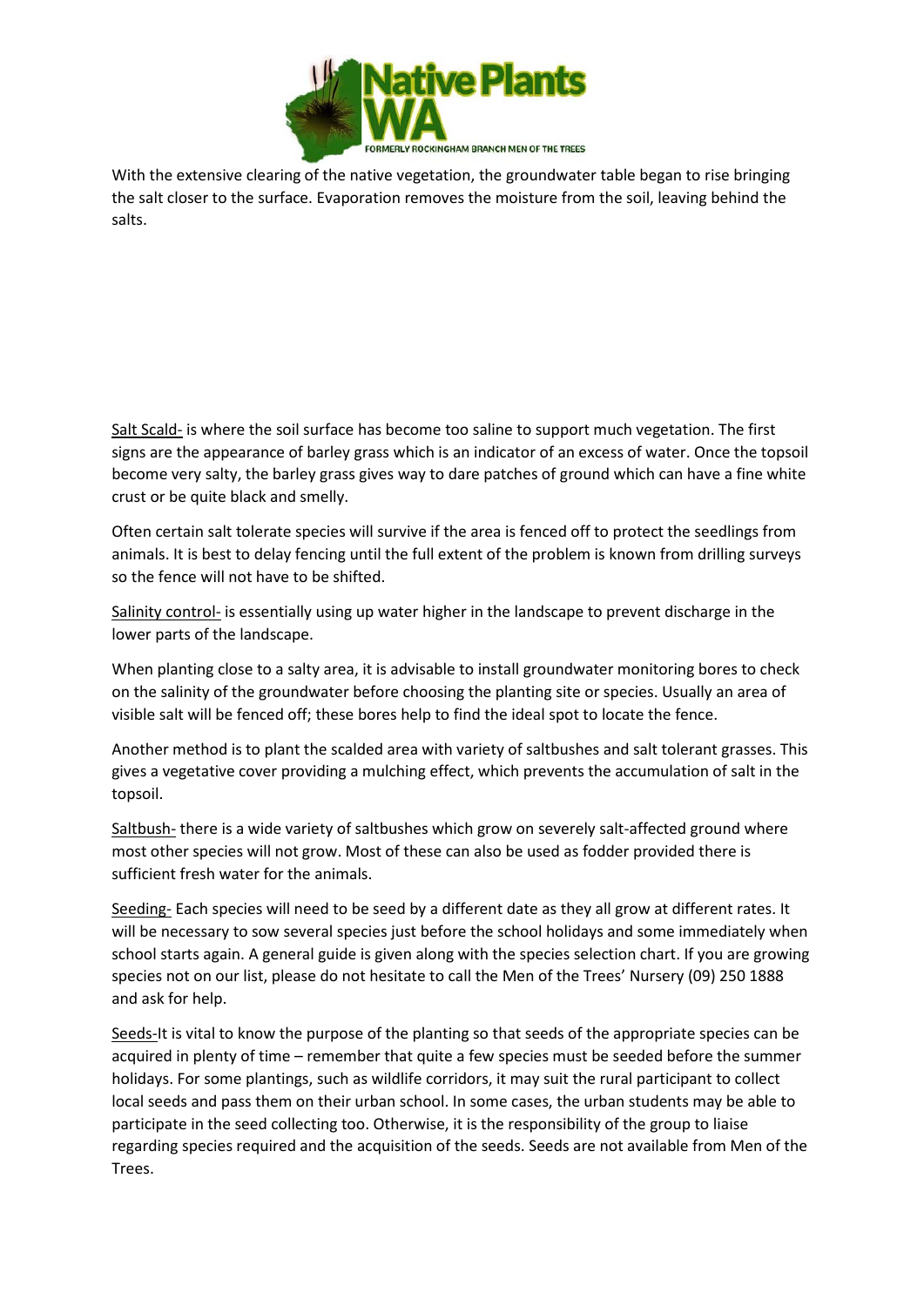

Scarify- to break the hard outer coat of some species. This is done by pouring boiling water over the seeds or gently rubbing the seeds with fine sandpaper. NOT ALL SPECIES REQUIRE THIS TREATMENT! Please see the instructions for each species.

Shade cloth- always use 50% grade black shade cloth for propagating native seedlings. The newly seeded pots are placed under the shade cloth (on trestles), and the shade cloth is removed on a cool day in March to harden the seedlings off before planting.

Shade house- It is essential that the shed house is in place by November so that seedlings can take place according to schedule. The shade house should be sited so that there is no shading from any side from November to June. Your local Service Club, Men of the Trees member or the Million Trees Project co-ordinator can give you advice out the positioning if necessary.

Shade cloth should be affixed such that it can be removed in March to enable hardening off of the seedlings.

There are two recommended designs of shade houses, both of which should have an enclosure and an automatic watering system with timer. The following designs are calculated on shade house with the capacity to grow 4000 seedlings. You may like to increase the length of the enclosure and benches to accommodate extra seedlings for sale to raise funds. The enclosure: should be 3.66m wide (the width of the shade cloth) and 9m long, longer if you wish. Cost of a cyclone fence with a gate at one end, approximately \$400,--. The enclosure will also need to be paved with paving slabs or covered with black plastic under blue metal. Cost of paving slabs will be approximately \$116,--, plastic and blue metal will be slightly cheaper. The site works needed to level the area will vary.

Materials for this design consist of 62m of piping,1 sheet of 5mm x 5mm galvanised mesh, 9mmm of 50% shade cloth (more may be required to be fixed on some sides of the enclosure so that the young seedlings do not get an direct 'sunlight'), and enough wire to affix the shade cloth. Approximate cost -\$600.00 Note that this cost does not include assembly.

Shaker-usually a small plastic bottle with several small holes drilled in the lid. The size of the hole will vary according to the size to the seed.

Silica gel- Found in small sachets in pill bottles. Fresh seeds can contain moisture and tend to sweat in a container. The silica gel absorbs the moisture and prevents the seeds going mouldy. The silica must be clearly labelled and stored in glass (NOT plastic) in a cool, dark place.

Soil- potting mix is NOT SOIL. Soil is in the paddock where we plant our seedlings. See soil Types.

Soil erosion- Western Australia is losing thousands of tonnes of topsoil each year to soil erosion. This can be due to wind and/or water. Considering that it can take 1000 years to form 1mm of topsoil, we must take every step possible to halt this erosion process. It is possible to lose up to 1-2cm of topsoil in a single storm!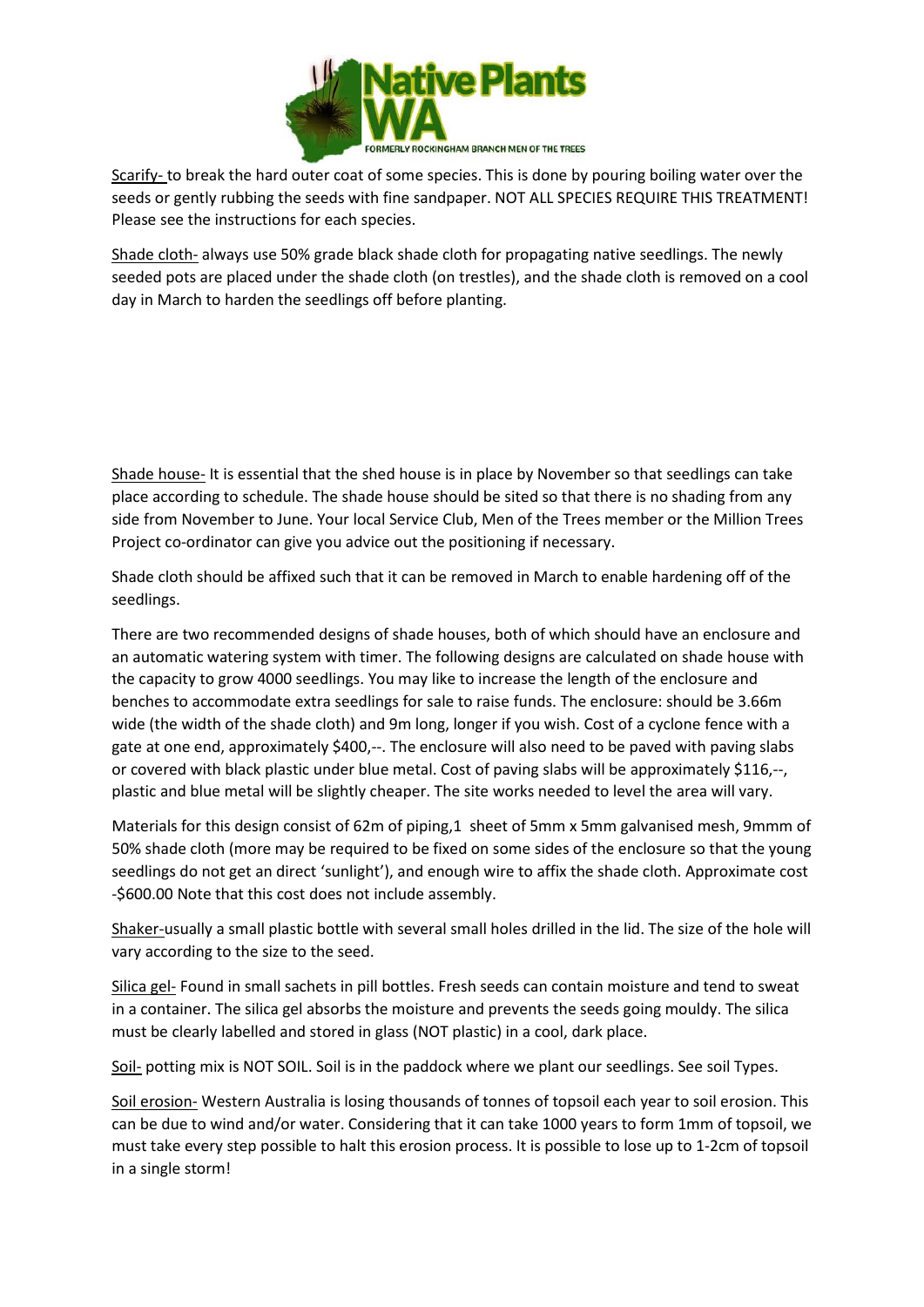

Soil salinity- see Salt

Soil types- There are many different soil types: sand; loam/sand; sand/loam; sand-clay/loam; sandyclay/loam; sandy clay; clay; heavy clay. Be sure you have an idea of the soil types you will be planting in before you choose your species. Many species are very versatile, but for example, species adapted to deep sands will usually not thrive in heavy clays.

Sowing- see Seeding.

Sprinklers- ensure that your sprinklers cover the entire area required. It is also vital that the droplets are neither too big nor too small. See 'watering" for further information.

Sterilised- absolutely clean. Pots and instruments can have loose soil brushed or washed off and then be soaked in a solution of one part bleach to nine parts of water, or boiled. There is a pot boiler at the 'Men of the Trees' Nursery which can be used for \$1.—per 1000 pots\_ prior notice must be given, please speak to Nursery Manager on (09) 250 1888.

Larger items like wheelbarrows and trailers must be scrubbed, rinsed and sterilized before use. Potting mix is pasteurised, either by steam or fumigation- both these procedures must be carried out by experts.

Tobacco mosaic virus- a virus which can kill even healthy plants and can spread uncontrollably through a nursery. Therefore it is very important to keep tobacco products away from your nursery, smokers must be especially careful to wash their hand well.

Topsoil- the thin layer of the Earth's surface which we use to grow our crops. The quality of the topsoil depends on its humus and mineral content. It can take 1000 years to form 100 of topsoil.

Tree planting program- Usually the rural participants will decide on the purpose of the planting, the site ad species required. We encourage all plantings to be to a whole farm and preferably to a whole catchment plan. This way each planting will complement the next one.

Tree species- must be carefully selected according to the purpose of the planting and hopefully will included some understorey species as well. If you require any help in choosing species, please contact Claire on (09) 250 1888 to put you on to the right avenues.

Understorey species- low shrubby species which grow low to the ground, usually bushy and less than one metre tall.

Upper storey species- can be quite tall, but must be in proportion to the other two strata so that there are no gaps. If in a windbreak, it is essential that you check that the species is suitable, i.e. will not drop limbs easily and is tall enough to protect a significant area of land.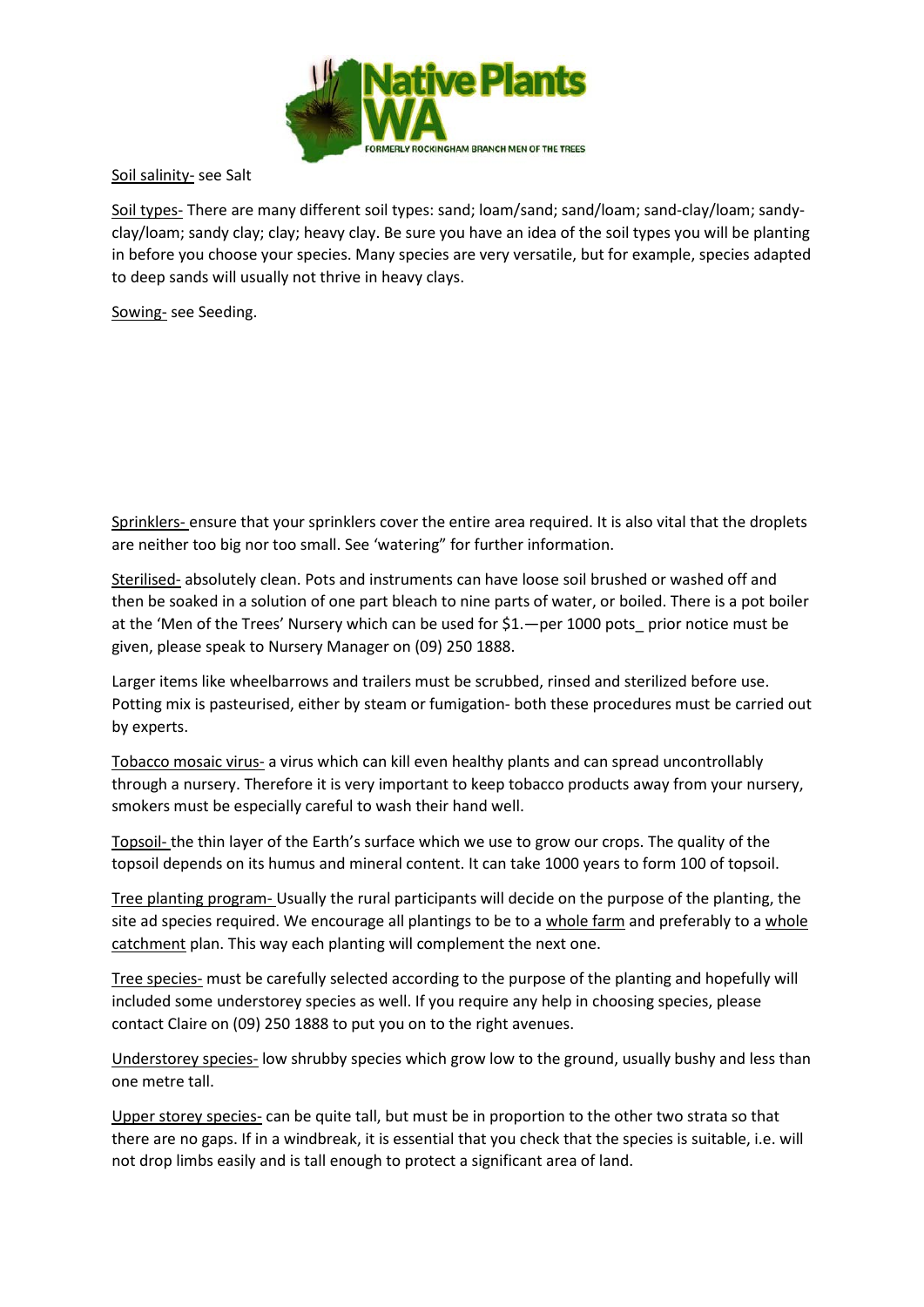

Watering system- it is essential to have an automatic watering system with a timer to prevent any disasters over the summer holidays. A Watering system with uprights and sprayers is preferable to one suspended over the seedlings as the latter will drip and can splash potting mix and seeds out of the pots. Watering timers will vary according to water pressure and time of the year. It is important that the pots do not become too soggy or too dry- you will need to gauge this yourselves. Please ensure the use of good quality water i.e. salt-free and not "heavy" especially on young seedlings. This system must be independent of the school's main watering system.

`Waterlogging- Occurs when the soil has inadequate drainage. It can be identified by water remaining on the surface in pools and can be the result of a rising water table or damage to soil structure from over clearing and compaction of the soil structure from over stocking of hoofed animals. Areas in this condition need to be mounded before planting to all drainage around the seedlings root system.

Weed control- at the planting site: is an essential part of the site preparation. Weed grow faster than seedlings and will rob them of the moisture and nutrients they will require to become established.

Over a large planting, it is not feasible to mulch and hand weed. Therefore it may be necessary for the country participants to organise the spraying of an herbicide. It is important to incorporate knock-down and residual elements in the spray. Please contact your local Department of Agriculture for the latest recommended sprays and doses. Post-panting control of grass weeds is also possible.

Wildlife corridor- this is a belt of trees and shrubs which link up existing pockets of remnant bush or roadside reserves. It is important that these belts are wide enough and sufficient understorey species as well as tree species. Often these wildlife corridors consist of seedlings of locally collected seeds. These corridors can also act as windbreak if correctly placed as well as using up water in recharge areas. They can also provide bee forage and nectar and seeds for small birds.

Windbreaks- an effective windbreak should be placed at a 90 degree angle to the most damaging winds and still let 60% of the winds through it, but at a slower speed. An ideal windbreak design is 3- 4 rows with the smaller species being planted on the windward side.

A windbreak can also act as a wildlife corridor (extra rows would be better for this), Provide bee forage and many other products as well. Located approximately in the landscape, it can also use water higher up in the catchment to prevent it adding to recharge lower in the catchment.

Care must be taken at the end of a windbreak and at gateways so that the wind does not sweep around and course more problems than there were to start with, by concentrating wind power at these points.

A good windbreak design will be plated as part of a whole farm and/or catchment plan.

Whole catchment plan- This is where all (or most) of the landholders in a catchment get together to tackle common land use problems and decide on ways of solving them as a community. Each